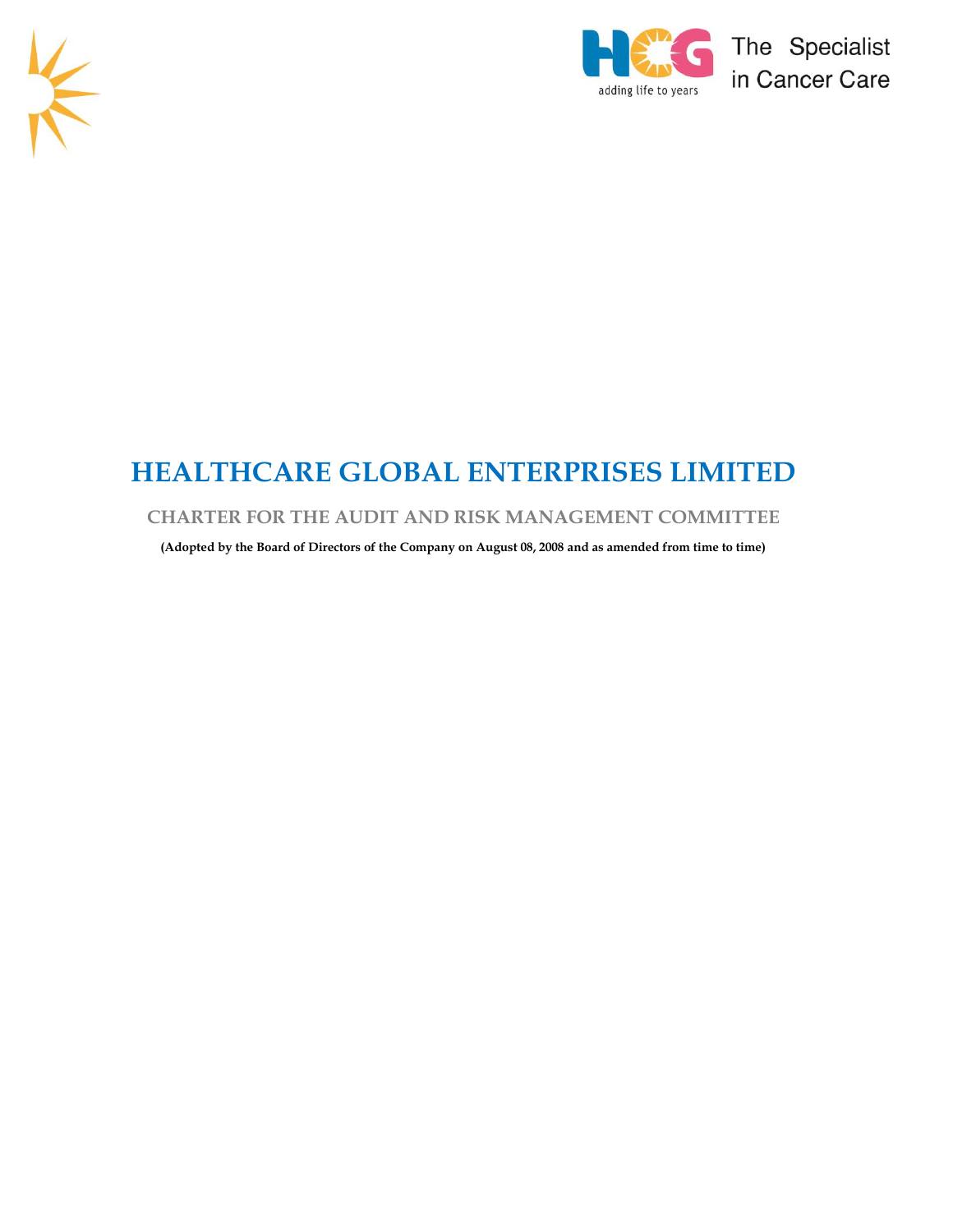

# **A. OBJECTIVES:**

The management of the Company has the overall responsibility to prepare financial statements in accordance with Generally Accepted Accounting Principles. The Company's Statutory Auditors have the responsibility to audit the financial statements. The Audit and Risk Management Committee's responsibility is one of overseeing the financial information. However, the Audit Committee has no obligation to provide any expert or other special assurance as to the Company's financial statements.

The objectives of the Audit and Risk Management Committee ("referred is to:

- (a) Assist the Board of Directors of the Company in fulfilling its responsibilities to oversee and monitor the:
- Company's financial reporting process;
- Integrity of the Company's financial statements;
- Company's compliance with legal and regulatory requirements;
- Statutory Auditors qualification and independence; and
- Performance of the Company's Internal Auditor and Statutory Auditor
- (b) Provide the Company's Board with the results of its monitoring and recommendations derived there from.
- (c) Provide to the Board such additional information as the Audit Committee deems necessary to make the Board aware of significant financial matters that require the attention of the Board.

### **B. MEMBERSHIP:**

The Audit Committee will consist of a minimum three Independent Directors, who shall meet all applicable legal requirements including Companies Act 2013, SEBI (Listing Obligations & Disclosure Requirements) 2015 with respect to Independence, Financial Literacy, Accounting, etc. The members of the Committee shall be appointed by the Board of Directors upon recommendation by the Nomination and Remuneration Committee and will serve until separation voluntarily or otherwise.

Company Secretary shall act as Secretary to the Committee.

**Explanation (i):** The term "financially literate" means the ability to read and understand basic financial statements i.e. balance sheet, profit and loss account, and statement of cash flows.

**Explanation (ii):** A member will be considered to have accounting or related financial management expertise if he or she possesses experience in finance or accounting, or requisite professional certification in accounting, or any other comparable experience or background which results in the individual's financial sophistication, including being or having been a chief executive officer, chief financial officer or other senior officer with financial oversight responsibilities.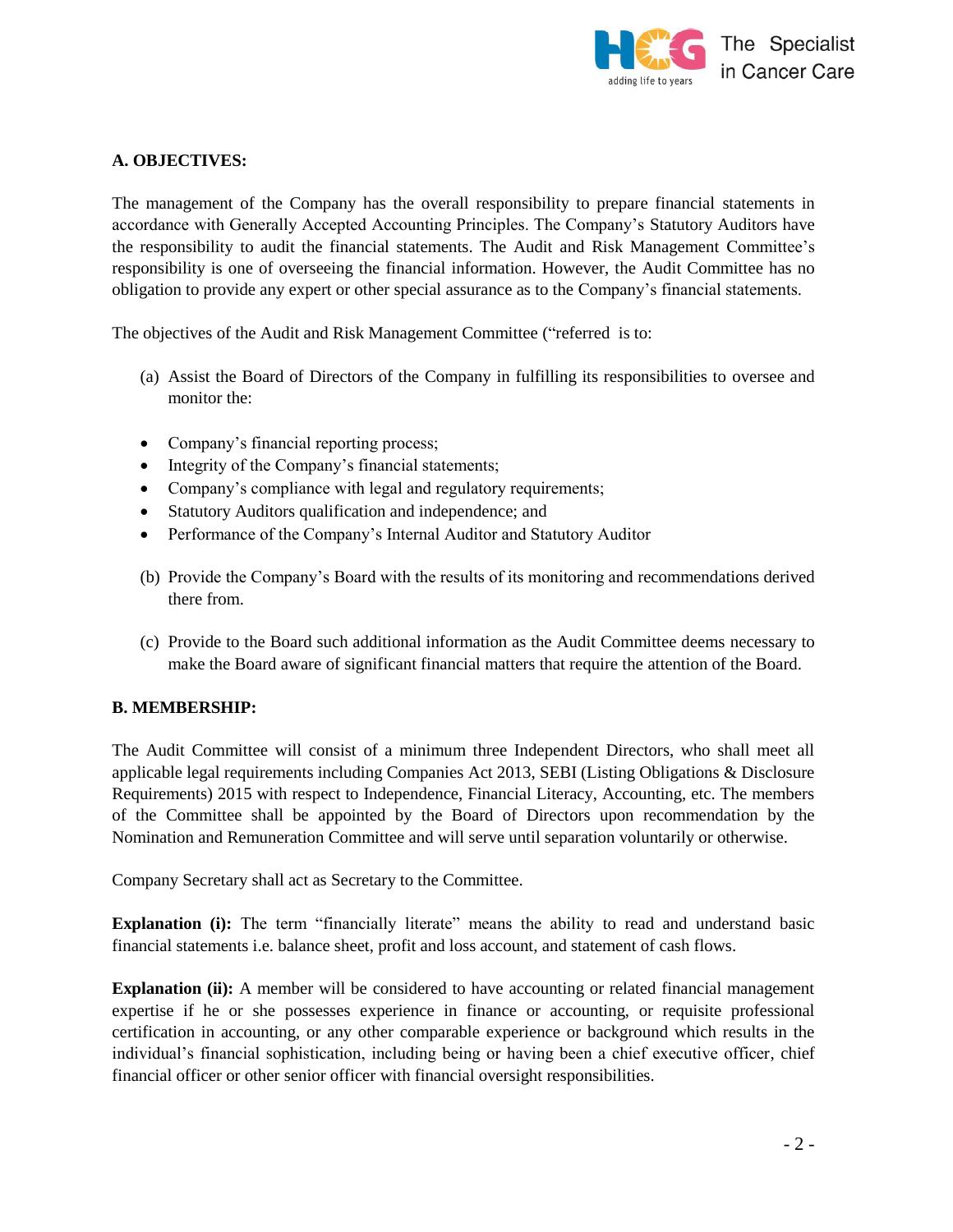

# **C. POWERS:**

In discharging its responsibilities, the Audit Committee shall have the following powers:

- (a) unrestricted access to the Company's books and records;
- (b) to seek information from any employee of the Company including the management of the Company.
- (c) to investigate any activity within its terms of reference.
- (d) to obtain the advice of lawyers, accountants or other professionals / consultants at the Audit Committee's sole discretion and to secure attendance of outsiders with relevant expertise, .if it considers necessary.
- (e) To have adequate resources and other authority necessary to discharge its duties and responsibilities.
- (f) To obtain any information from any employee of the Company to perform its duties effectively and have direct access to any employee of the Company.

The Committee shall act on the basis of simple majority.

#### **D. RESPONSIBILITIES AND DUTIES:**

The following are the responsibilities and duties of the Audit Committee. The Audit Committee may diverge from these responsibilities and may assume such other responsibilities as it deems necessary or appropriate in carrying out its functions.

### **1. Responsibilities and Duties in relation to Internal Auditors:**

- (a) Reviewing on a regular basis the adequacy of the internal audit function, coverage and frequency of internal audits including the structure of internal audit department..
- (b) Reviewing and discussing with internal auditors and management on issues / findings arising from the internal audit reports and follow up thereon. This would include reviewing the issues / findings arising from internal investigations into matters where there is suspected fraud or irregularity or a failure of internal control systems of a material nature and reporting the same to the Board of Directors.
- (c) Reviewing the adequacy of internal audit function, if any, including the structure of the internal audit department, staffing and seniority of the official heading the department, reporting structure coverage and frequency of internal audit;
- (d) Meeting separately with the Internal Auditors, Statutory Auditors and Management on a quarterly basis.

#### **2. Responsibilities and Duties in relation to Statutory Auditors**

- (a) Reviewing and monitoring the Auditor's Independence, performance and effectiveness of audit process.
- (b) Audit Committee shall have the sole authority to :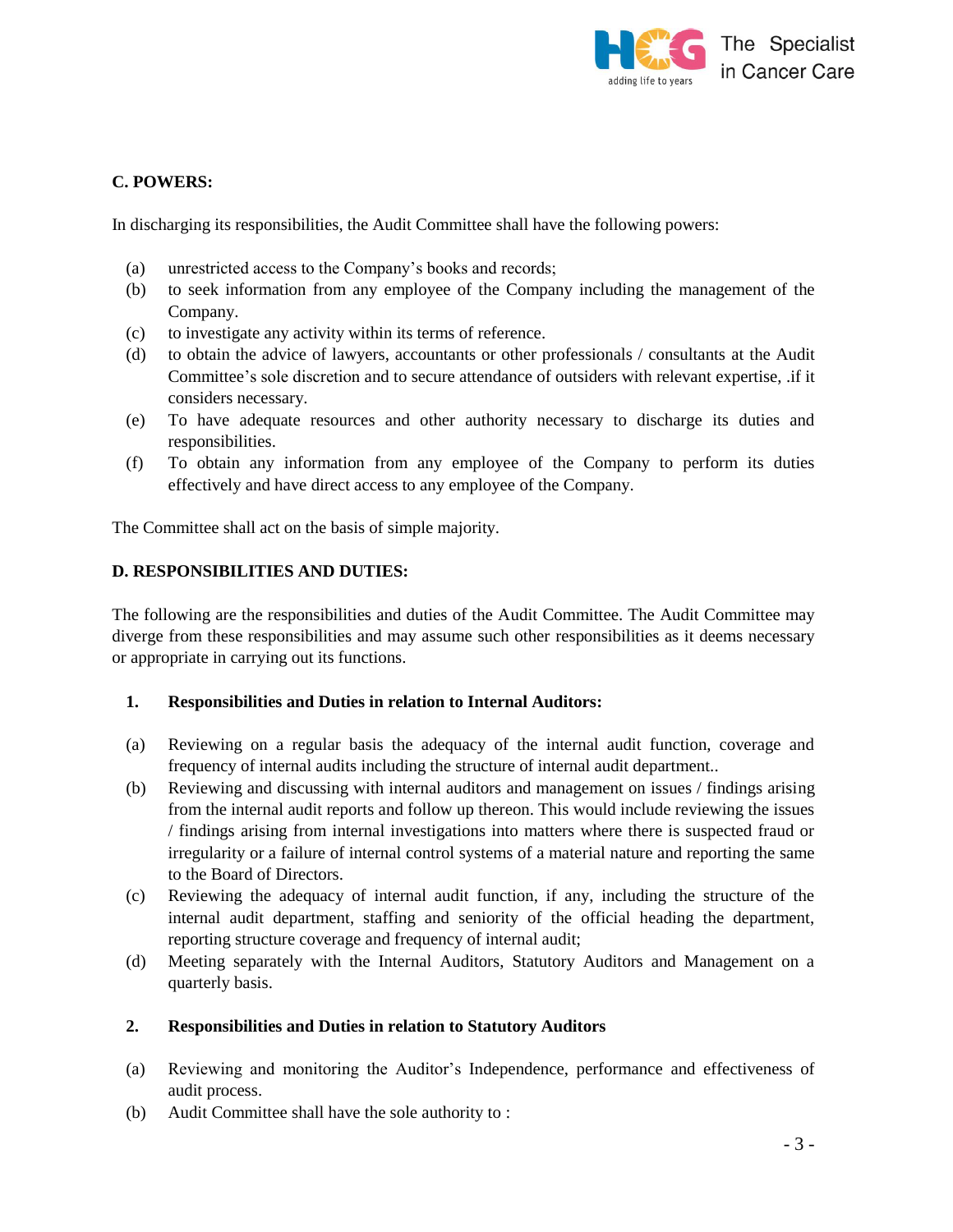

- make necessary recommendations to the Board to engage, disengage and re-engage Statutory Auditors
- pre-approve all audit engagement fees and terms
- Pre-approve any non-audit relationship with the Statutory Auditor and the payment to be made for such services.
- (c) Discussion with Statutory Auditors before the audit commences, on the nature, scope and approach of the audit.
- (d) Post-audit discussion with Statutory Auditors to ascertain areas of concern.
- (e) Review of the performance of the Statutory Auditors.
- (f) Conducting a "post-audit review" of the financial statements and audit findings including any suggestions for improvements provided to management by the Statutory Auditors.
- (g) Annually obtaining and reviewing a report by the Statutory Auditor describing:
	- any material issues raised by the most recent peer review of the firm
	- any inquiry or investigation by governmental or professional authorities within the preceding five years in respect of one or more independent audits carried out by the firm
	- any steps taken to deal with any such issues
	- all relationships between the Statutory Auditor and the Company so as to assess the Auditor's independence
- (h) Reviewing and evaluating the Statutory Auditor as well as if necessary to consider rotation of Auditor in consultation with the Management.
- (i) Regularly reviewing with the Statutory Auditor any audit problems or difficulties and management's response thereon.
- (j) Regularly reviewing with the Statutory Auditor:
	- any accounting adjustments that were noted or proposed by the auditor but were "passed" (as immaterial or otherwise)
	- any "management" or "internal control" letter issued or proposed to be issued by the audit firm to the Company

### **3. Responsibilities in relation to the Company's financial statements**

- (a) Review of the Company's accounting policies, internal accounting controls, financial and risk management policies and such other matters as the Audit Committee deems appropriate.
- (b) Overseeing of the Company's financial reporting process and the disclosure of its financial information to ensure that the financial statements are materially correct.
- (c) Review and discuss the audited financial statements with management and the Statutory Auditors and determine whether they are complete and consistent with the information known to committee members; assess whether the financial statements reflect appropriate accounting principles.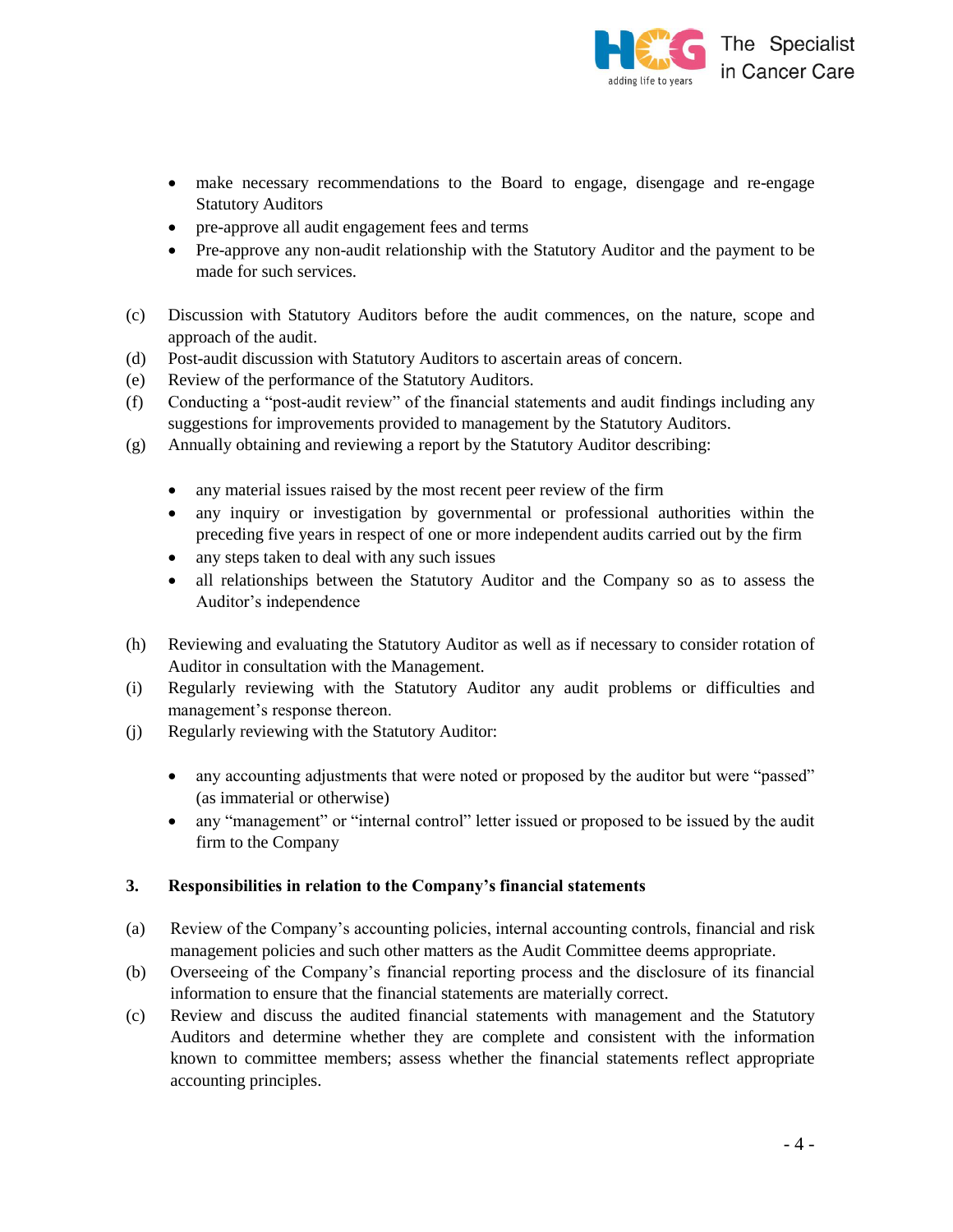

- (d) Reviewing and examining with management the annual financial statements and the auditors' report thereon before submission to the Board of Directors for approval with particular reference to:
	- matters required to be included in the Director's Responsibility Statement to be included in the Board's report in terms of clause (c ) of sub-section (3) of Section 134 of the Companies Act, 2013;
	- Changes, if any, in accounting policies and practices and reasons for the same;
	- Major accounting entries involving estimates based on exercise of judgement by management
	- Modified opinion(s) in the draft audit report
	- Qualifications in draft audit report
	- Significant adjustments made in the financial statements arising out of audit findings
	- The going concern assumption
	- Compliance with listing and other legal requirements relating to financial statements
	- Disclosure of any related party transactions
	- Off-balance sheet structures on the financial statements
- (e) Reviewing with management the annual financial statements before submission to the Board of Directors, focusing primarily on:
	- Any change in accounting policies and practices
	- Major accounting entries based on exercise of judgment by management
	- Qualifications in draft audit report
	- Significant adjustments arising out of audit
	- The going concern assumption
	- Compliance with accounting standards applicable to the Company
	- Disclosure of any related party transactions,
- (g) Reviewing before release of the quarterly financial statements audited or otherwise, the Director's Report, and such other matters which form part of the Annual Report of the Company.
- (h) Reviewing with the Management, the statement of uses/application of fund raised through an issue (public issue, rights issue, preferential issue, etc.), the statement of funds utilized for purposes other than those stated in the offer document/prospectus/notice and the report submitted by the monitoring agency monitoring the utilization of proceeds of a public or rights issue and making appropriate recommendations to the Board to take up steps in this matter
- (i) Review and approval of a policy on materiality of related party transactions, approval or any subsequent modifications of transactions with related parties.
- (j) Review, at least on a quarterly basis, the details of related party transactions entered into by the Company pursuant to each of the omnibus approvals given, Statement of significant related party transactions, (as defined by the Audit Committee), if any, submitted by the Management.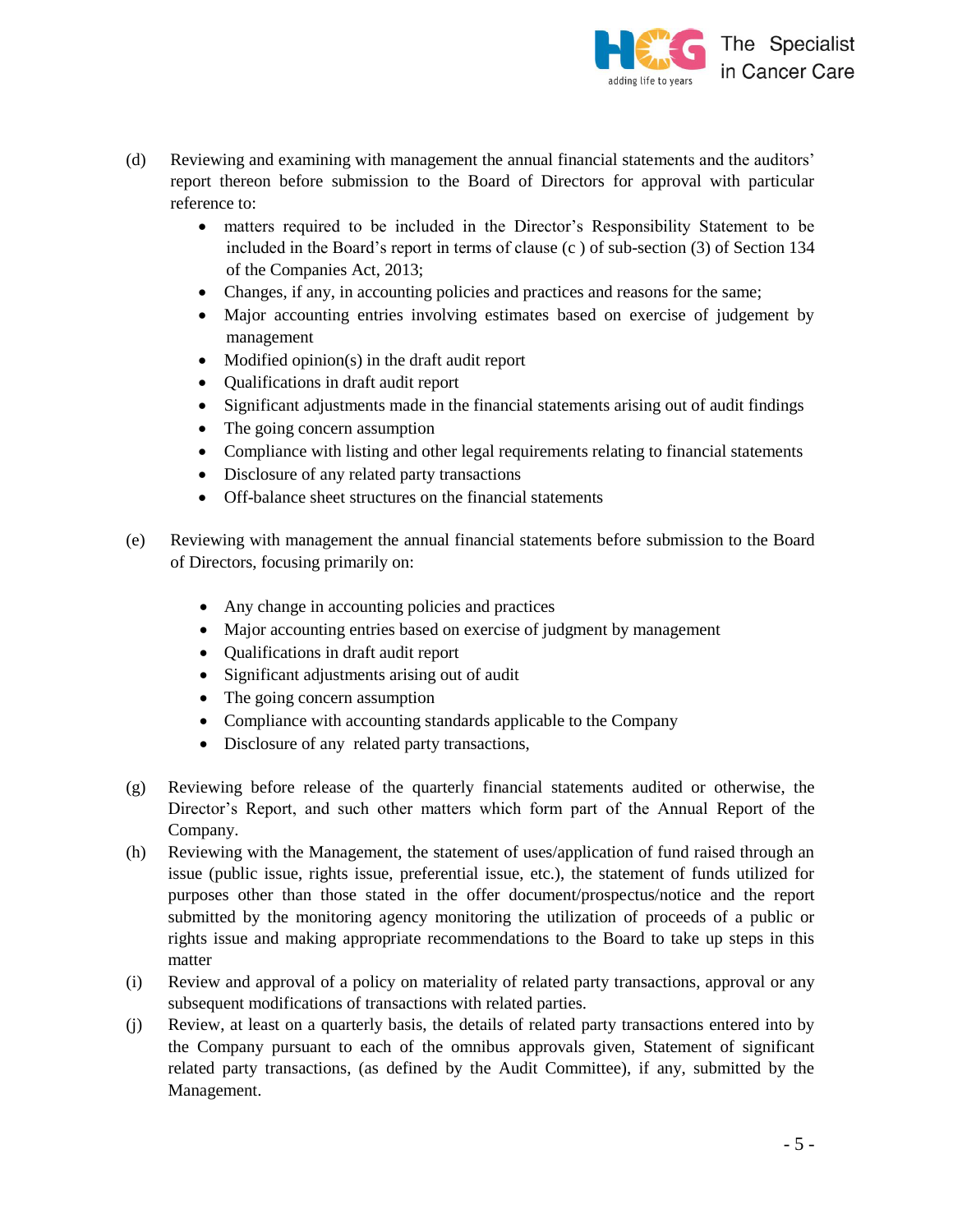

- (k) Reviewing the financial statements of unlisted subsidiaries and in particular the investment made by unlisted subsidiaries.
- (l) To look into the reasons for substantial defaults in the payment to the depositors, debenture holders, shareholders (in case of non-payment of declared dividends) and creditors.
- (m) Scrutiny of inter-corporate loans and investments.
- (n) Valuation of undertakings or assets of the Company, wherever it is necessary.
- (o) Matters required to be included in the Director's Responsibility Statement to be included in the Board's report in terms of clause (c) of sub-section 3 of section 134 of the Companies Act, 2013
- (p) Prior to filing, discussing with the management and the Statutory Auditor the following:
	- annual audited financial statements
	- quarterly financial statements
	- disclosures under "Management's Discussion and Analysis of Financial Condition"
	- disclosures under "Results of Operations"
	- Financial statements/forms to be released or submitted to any legal or regulatory authority
- (q) Discuss and review with the management:
	- earnings press releases
	- financial information provided to analysts
	- earnings guidance provided to analysts and rating agencies
	- policies with respect to risk assessment and risk management
	- the major financial risk exposures and the steps management has taken to monitor and control such exposures
- (r) Reviewing:
	- Major issues as to the adequacy of the Company's internal controls and any special audit steps adopted in light of material control deficiencies
	- Analyses prepared by the management and/or the Statutory Auditor setting forth significant financial reporting issues and judgments made in connection with the preparation of the financial statements
	- The effect of regulatory and accounting initiatives
	- Off-balance sheet structures on the financial statements

Explanation: "Related Party" means Related Party as defied under Section 2(76) of the Companies Act 2013 and with reference to a Company means:

- i) director or his relative;
- ii) a key managerial personnel or his relative;
- iii) a firm, in which a director, manager or his relative is a partner;
- iv) a private company in which a director or manager is a member or director;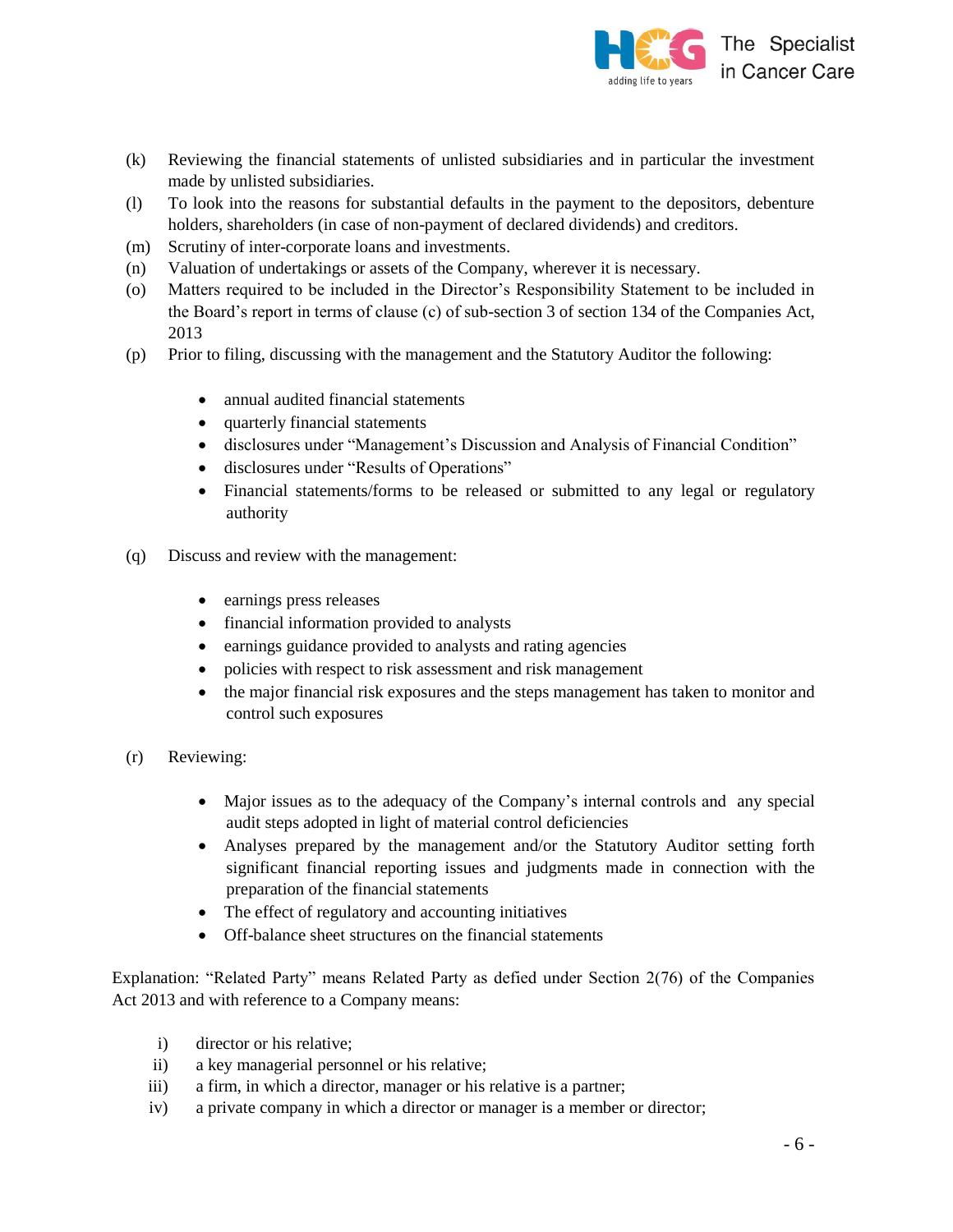

- v) a public company in which a director or manager is a director or holds along with his relatives, more than two per cent. of its paid-up share capital;
- vi) any body corporate whose Board of Directors, Managing Director, or manager is accustomed to act in accordance with the advice, directions or instructions of a director or manager;
- vii) any person under whose advice, directions or instructions a director or manager is accustomed to act:

Provided that nothing in sub-Sections (vi) and (vii) shall apply to the advice, directions or instructions given in a professional capacity;

- viii) any company which is—
	- (A) a holding, subsidiary or an associate company of such company; or (B) a subsidiary of a holding company to which it is also a subsidiary
	-

#### **4. Review of information by Audit Committee**

The Audit Committee shall mandatorily review the following information:

- (a) Management discussion and analysis of financial condition and results of operations;
- (b) Statement of significant related party transactions (as defined by the Audit Committee), submitted by management;
- (c) Management letters / letters of internal control weaknesses issued by the statutory auditors;
- (d) Internal audit reports relating to internal control weaknesses; and
- (e) The appointment, removal and terms of remuneration of the Chief internal auditor shall be subject to review by the Audit Committee.

### **5. Other general responsibilities**

- (a) Regularly report to the Board of Directors its conclusions with respect to the various matters that the Audit Committee has considered as well as the independence of the Auditor to the full Board.
- (b) Review and reassess the adequacy of this Committee's Charter structure, processes and membership from time to time.
- (c) Review management's monitoring of compliance with Company's standards of Business conduct.
- (d) Reviewing on a need basis and if considered necessary, in conjunction with outside legal, accounting or other advisors any matters that could have a significant impact on the Company's financial statements.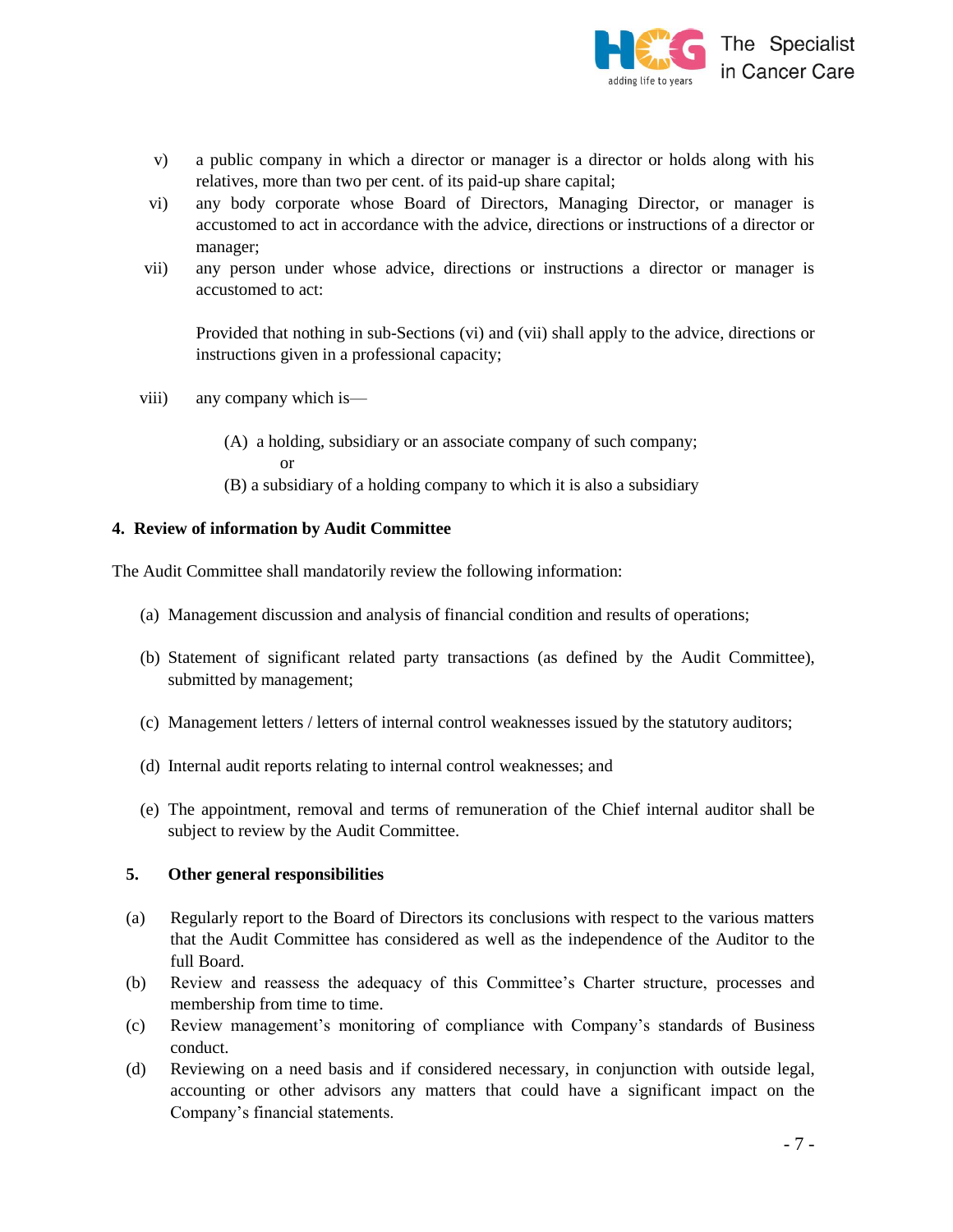

- (e) Overseeing and reviewing of the Company's asset management policies, including an annual review of the Company's investment policies and performance for cash and short-term investments.
- (f) Reporting regularly to the Board with respect to:
	- the quality or integrity of the Company's financial statements;
	- Company's compliance with legal or regulatory requirements; and
	- the performance of the Statutory Auditor as well as the Internal Audit function
- (g) Setting clear hiring policies for employees or former employees of the Statutory Auditors.
- (h) Reviewing, approving and monitoring the Company's code of ethics for its Principal and Finance Officers.
- (i) Review the financial statements of the subsidiaries.
- (j) Approval of appointment of CFO (i.e., the whole-time Finance Director or any other person heading the finance function or discharging that function) after assessing the qualifications, experience and background, etc. of the candidate
- (k) Review the functioning of the Whistle Blower mechanism
- (l) Presenting its conclusions at least annually with respect to the independence of the Auditor to the full Board.
- (m) Review of Statutory Compliance reports with applicable laws, every quarter to assess non-compliance and seek clarifications and explanations together with steps taken to ensure compliance.
- (n) Review of financial/non-financial regulatory matters and policies of the Company such as Code of Conduct, Code of Ethics, and Code of Conduct to Regulate, Monitor and Reporting of Trades by Insiders and recommend improvements.

### **6. Additional Responsibilities**

In addition to the above primary responsibilities, the Audit Committee will undertake such other duties as the Board of Directors delegates to it, and will report, at least annually, to the Board regarding the Committee's examinations and recommendations.

### **E. MEETINGS**

The Committee will meet at least four times in a year for quarterly meetings and additional meetings, if required, for specific review of Internal Controls/Review of Strategic and Operating Plan for Internal Audit, Enterprise Risk Management, Review of Internal Audit reports, Internal Controls over Financial Reporting, etc. The Committee may meet in person or through other methods like video conferencing, audio conferencing etc. as may be permitted by law from time to time. The Audit Committee may invite the other members of the Board, officers of the Company, statutory auditors, internal auditors or such other person (s), who in the opinion of the Chairman of the Audit Committee can be invited for attending the Audit Committee meeting.

The decisions to be taken by the Committee members may be taken by way of a circular resolution wherever it is not possible to have a meeting of the Committee members.